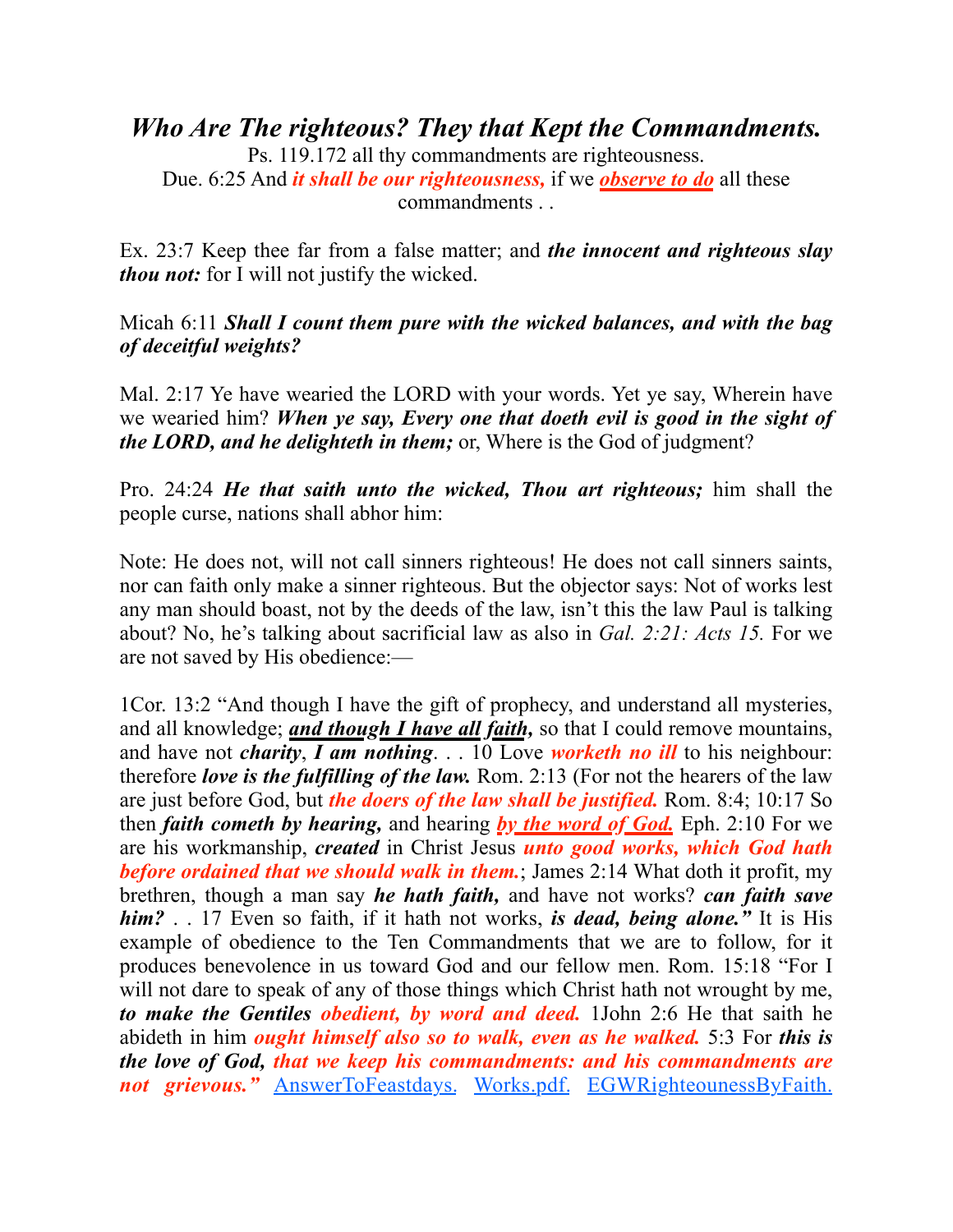[SabbathByPaul](https://sdapillars.org/media/SabbathByPaul.pdf). [PaulTheGentiles](https://sdapillars.org/media/PaulTheGentiles.pdf).

Note: The First four of the Commandments teach our duty to, and how we are to love God. The last six teach our duty to, how we are to love our fellow man. [LawOfLove.](https://sdapillars.org/media/LawOfLove.pdf) [MyLastStudy.](https://sdapillars.org/media/MyLastStudy.pdf)

Isa. 5:20 Woe unto them *that call evil good,* and good evil; that put darkness for light, and light for darkness;

Due. 25:1 If there be a controversy between men, and they come unto judgment, that the judges may judge them; then *they shall justify the righteous, and condemn the wicked.*

## *The Conflict Between the Wicked and the Righteous.*

Job. 1:1 There was a man in the land of Uz, whose name was Job; and that man *was perfect and upright, and one that feared God, and eschewed evil.* . . 8 And the LORD said unto Satan, Hast thou considered my servant Job, that there is none like him in the earth, *a perfect and an upright man, one that feareth God, and escheweth evil?* 2:3 And the LORD said unto Satan, Hast thou considered my servant Job, that there is none like him in the earth, a *perfect and an upright man, one that feareth God, and escheweth evil?* and still he *holdeth fast his integrity*, although thou movedst me against him, to destroy him without cause. 10:15 If I be wicked, woe unto me; and if *I be righteous,* yet will I not lift up my head. I am full of confusion; therefore see thou mine affliction; 16 For it increaseth. Thou huntest me as a fierce lion: and again thou shewest thyself marvellous upon me. 17 Thou renewest thy witnesses against me, and increasest thine indignation upon me; changes and war are against me. 32:1 So these three men ceased to answer Job, *because he was righteous*" (Due. 6:25. Moses wrote Job and Duet. 6:25) "in his own eyes. . . 42:7 And it was so, that after the LORD had spoken these words unto Job, the LORD said to Eliphaz the Temanite, My wrath is kindled against thee, and against thy two friends: *for ye have not spoken of me the thing that is right, as my*  **servant Job hath.** 8 Therefore take unto you now seven bullocks and seven rams, and go to my servant Job, and offer up for yourselves a burnt offering; and my servant Job shall pray for you: *for him will I accept: lest I deal with you after your folly, in that ye have not spoken of me the thing which is right, like my servant Job.*

1John 3:12 Not as Cain, who was of that wicked one, and slew his brother. And wherefore slew he him? Because his *own works were evil,* and *his brother's righteous.*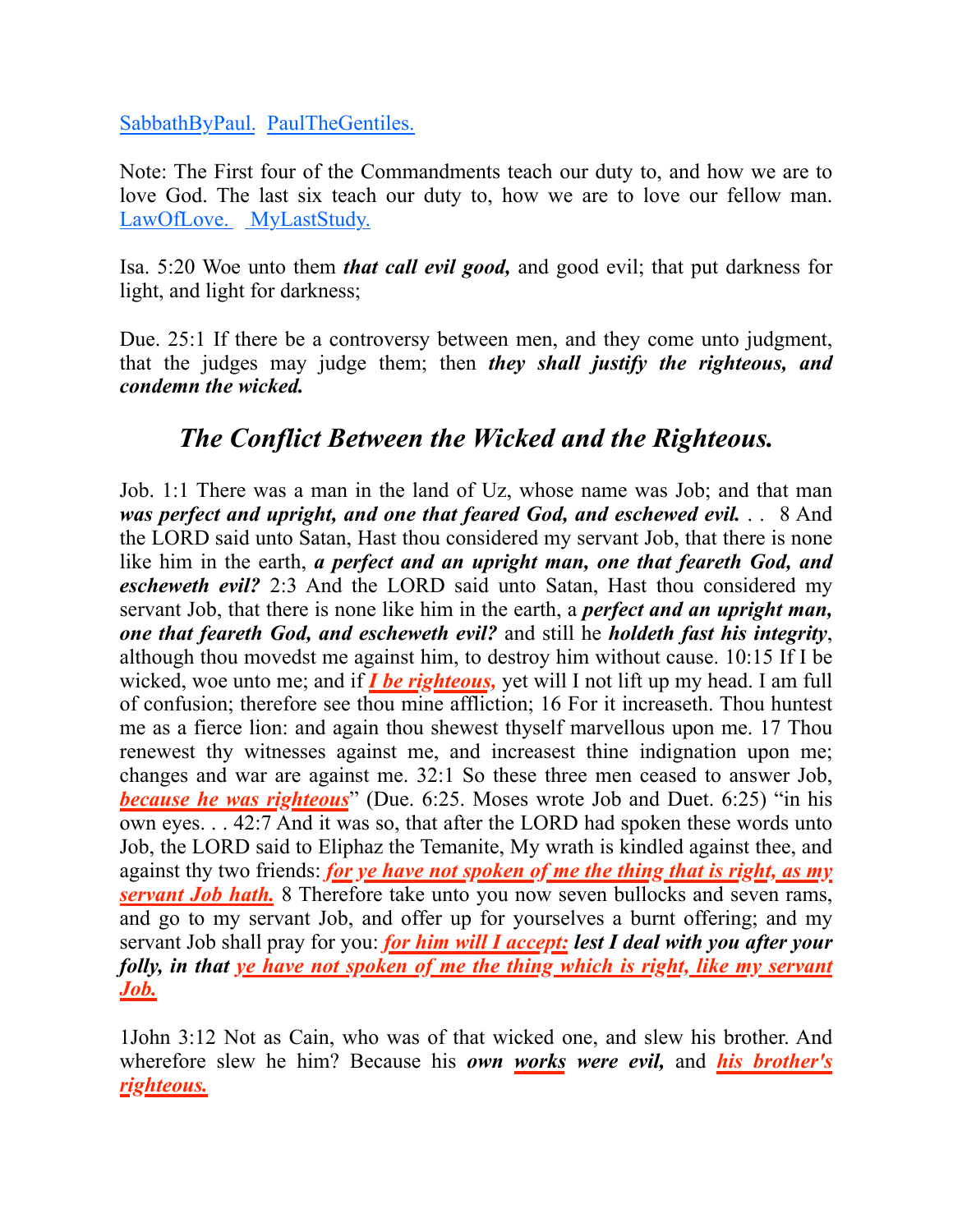Ps. 1:5 Therefore the ungodly shall not stand in the judgment, *nor sinners in the congregation of the righteous.*

6 For the LORD knoweth the way of the righteous: but the way of the ungodly shall perish.

7:11 God judgeth the righteous, and God is angry with the wicked every day.

11:3 If the foundations be destroyed, what can the righteous do? . . 5 The LORD trieth the righteous: but the wicked and him that loveth violence his soul hateth.

18:20 The LORD rewarded me according to my righteousness; according to the cleanness of my hands hath he recompensed me. 21 For I have kept the ways of the LORD, and have not wickedly departed from my God. 22 For all his judgments were before me, and I did not put away his statutes from me. 23 I was also upright before him, and I kept myself from mine iniquity. 24 Therefore hath the LORD recompensed me according to my righteousness, according to the cleanness of my hands in his eyesight.

23:3 He restoreth my soul: he leadeth me in the paths of righteousness for his name's sake.

33:1 Rejoice in the LORD, O ye righteous: for praise is comely for the upright.

34:15 The eyes of the LORD are upon the righteous, and his ears are open unto their cry. 16 The face of the LORD is against them that do evil, to cut off the remembrance of them from the earth. 17 The righteous cry, and the LORD heareth, and delivereth them out of all their troubles . . 19 Many are the afflictions of the righteous: but the LORD delivereth him out of them all.

37:16 A little that a righteous man hath is better than the riches of many wicked. . . 17 For the arms of the wicked shall be broken: but the LORD upholdeth the righteous. . . 21 The wicked borroweth, and payeth not again: but the righteous sheweth mercy, and giveth. . . 25 I have been young, and now am old; yet have I not seen the righteous forsaken, nor his seed begging bread. . . 32 The wicked watcheth the righteous, and seeketh to slay him. 33 The LORD will not leave him in his hand, nor condemn him when he is judged. . . 39 But the salvation of the righteous is of the LORD:

he is their strength in the time of trouble.

58:10 The righteous shall rejoice when he seeth the vengeance: he shall wash his feet in the blood of the wicked.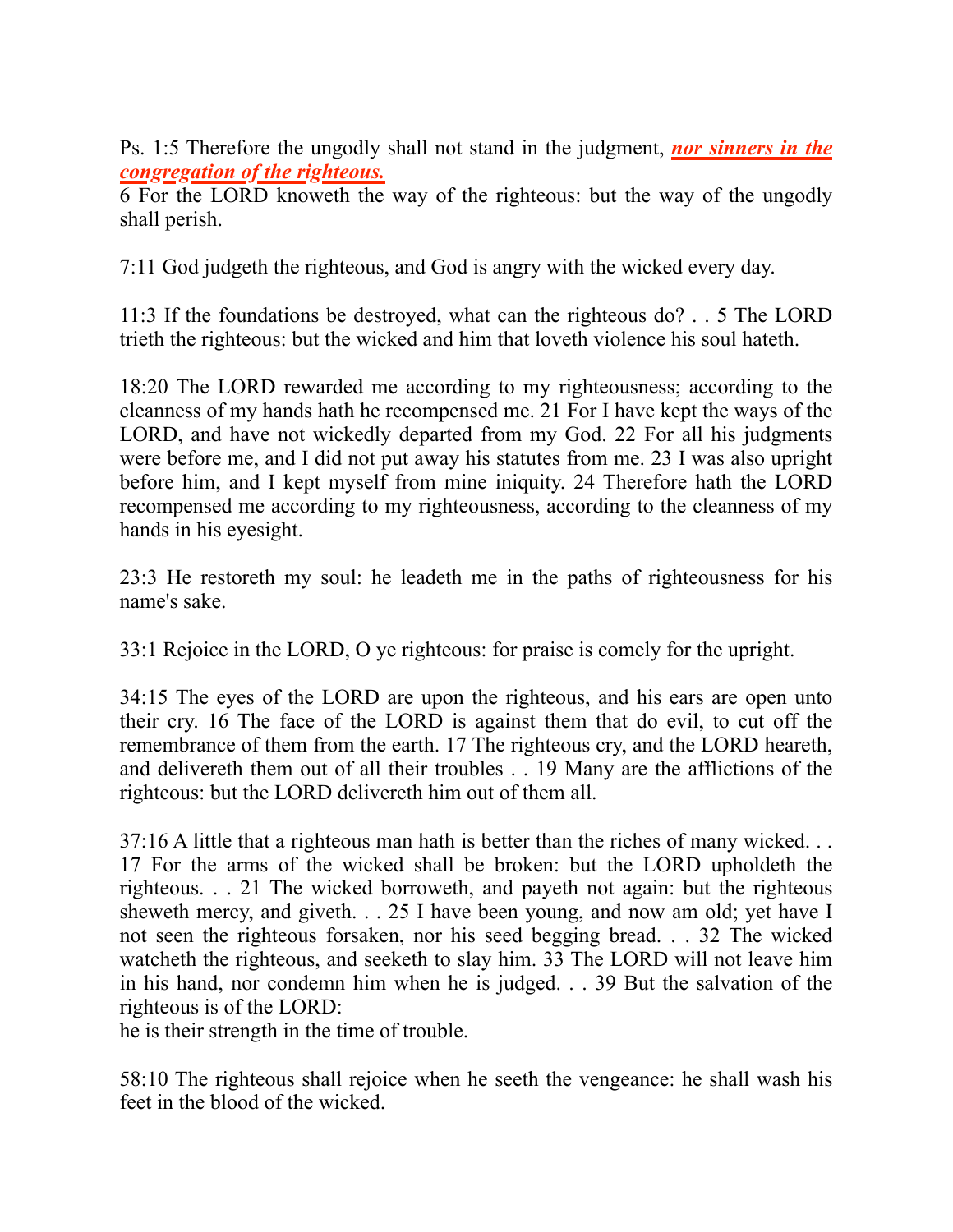75:10 All the horns of the wicked also will I cut off; but the horns of the righteous shall be exalted.

92:12 The righteous shall flourish like the palm tree: he shall grow like a cedar in Lebanon.

125:3 For the rod of the wicked shall not rest upon the lot of the righteous; lest the righteous put forth their hands unto iniquity.

Pro. 10:3 The LORD will not suffer the soul of the righteous to famish: but he casteth away the substance of the wicked. . . 11 The mouth of a righteous man is a well of life: but violence covereth the mouth of the wicked. . . 16 The labour of the righteous tendeth to life: the fruit of the wicked to sin. . . 24 The fear of the wicked, it shall come upon him: *but the desire of the righteous shall be granted.* . . 25 As the whirlwind passeth, so is the wicked no more: but the righteous is an everlasting foundation. . . 28 The hope of the righteous shall be gladness: but the expectation of the wicked shall perish. . . 30 The righteous shall never be removed: but the wicked shall not inhabit the earth. . . 32 The lips of the righteous know what is acceptable: but the mouth of the wicked speaketh frowardness.

11:4 Riches profit not in the day of wrath: but *righteousness delivereth from death.* 5 *The righteousness of the perfect shall direct his way:* but the wicked shall fall by his own wickedness. 6 *The righteousness of the upright shall deliver them:* but transgressors shall be taken in their own naughtiness. 8 The righteous is delivered out of trouble, and the wicked cometh in his stead. . . 10 When it goeth well with the righteous, the city rejoiceth: and when the wicked perish, there is shouting. . . 21 Though hand join in hand, the wicked shall not be unpunished: but the seed of the righteous shall be delivered. . . 23 The desire of the righteous is only good: but the expectation of the wicked is wrath. . . 31 Behold, the righteous shall be recompensed in the earth: much more the wicked and the sinner.

12:5 The thoughts of the righteous are right: but the counsels of the wicked are deceit. . . 7 The wicked are overthrown, and are not: but the house of the righteous shall stand. . . 10 A righteous man regardeth the life of his beast: but the tender mercies of the wicked are cruel. . . 12 The wicked desireth the net of evil men: but the root of the righteous yieldeth fruit. . . 26 The righteous is more excellent than his neighbour: but the way of the wicked seduceth them. . . 28 In the way of righteousness is life; and in the pathway thereof there is no death.

13:5 The thoughts of the righteous are right: but the counsels of the wicked are deceit. . . 9 The light of the righteous rejoiceth: but the lamp of the wicked shall be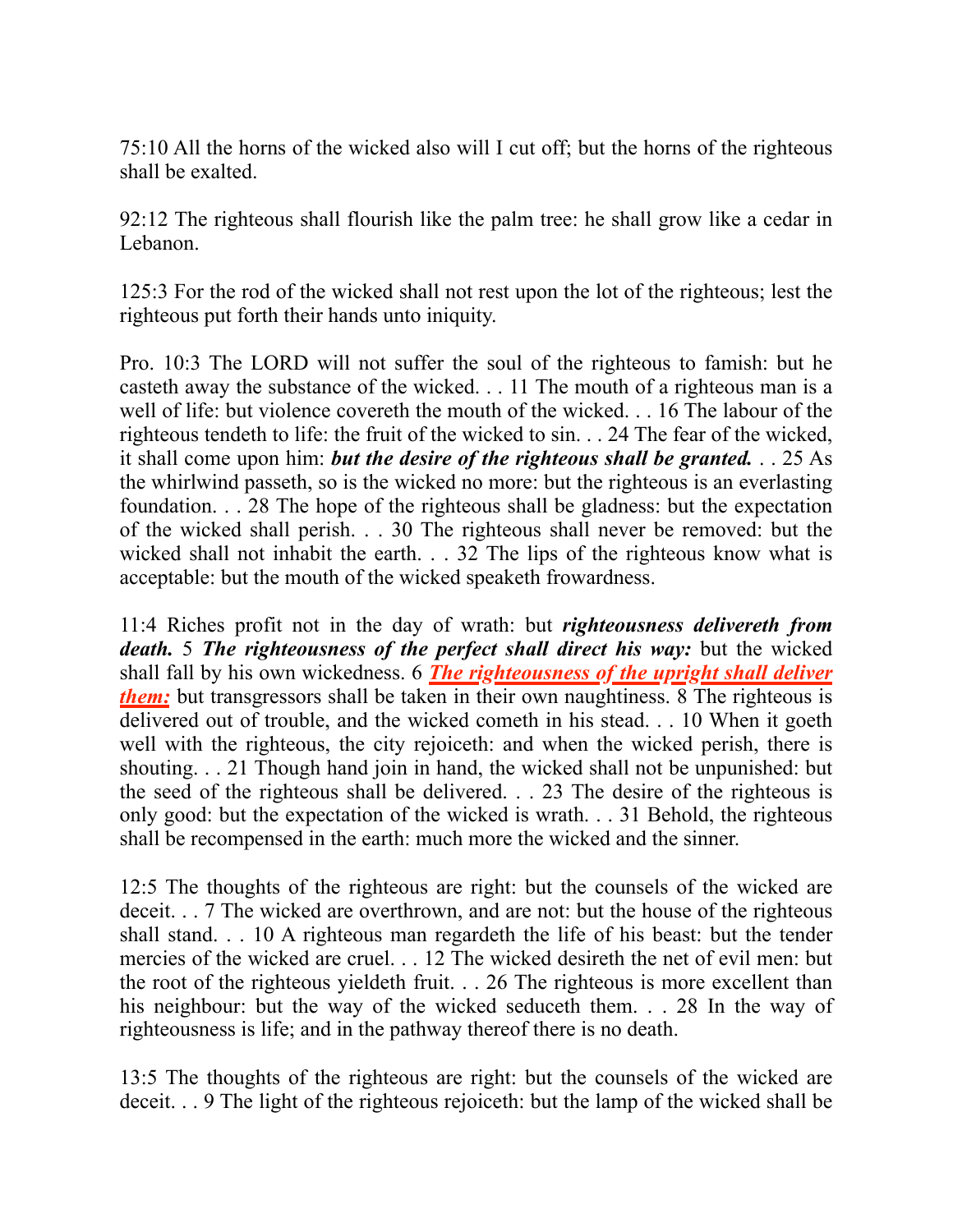put out. . . 25 The righteous eateth to the satisfying of his soul: but the belly of the wicked shall want.

14:19 The evil bow before the good; and the wicked at the gates of the righteous. . . 32 The wicked is driven away in his wickedness: but the righteous hath hope in his death.

15:6 In the house of the righteous is much treasure: but in the revenues of the wicked is trouble. . . 28 The heart of the righteous studieth to answer: but the mouth of the wicked poureth out evil things. 29 The LORD is far from the wicked: but he heareth the prayer of the righteous.

16:31 The hoary head is a *crown of glory, if it be found in the way of righteousness.*

Eph. 6:1 Children, obey your parents *in the Lord:* for this is right. 4 And, ye fathers, *provoke* not your children to wrath: but bring them up in the *nurture and admonition* of the Lord. Col. 3:21 Fathers, provoke not your children to anger, lest they be discouraged.

Note: It's not what parents say children should do, it's what God say they should do.

18:5 It is not good to accept the person of the wicked, to overthrow the righteous in judgment.

21:12 The righteous man wisely considereth the house of the wicked: but God overthroweth the wicked for their wickedness. . . 18 The wicked shall be a ransom for the righteous, and the transgressor for the upright.

24:15 Lay not wait, O wicked man, against the dwelling of the righteous; spoil not his resting place:

25:26 A righteous man falling down before the wicked is as a troubled fountain, and a corrupt spring.

28:1 The wicked flee when no man pursueth: but the righteous are bold as a lion. . . 12 When righteous men do rejoice, there is great glory: but when the wicked rise, a man is hidden. . . 28 When the wicked rise, men hide themselves: but when they perish, the righteous increase.

29:2 When the righteous are in authority, the people rejoice: but when the wicked beareth rule, the people mourn. . . 7 The righteous considereth the cause of the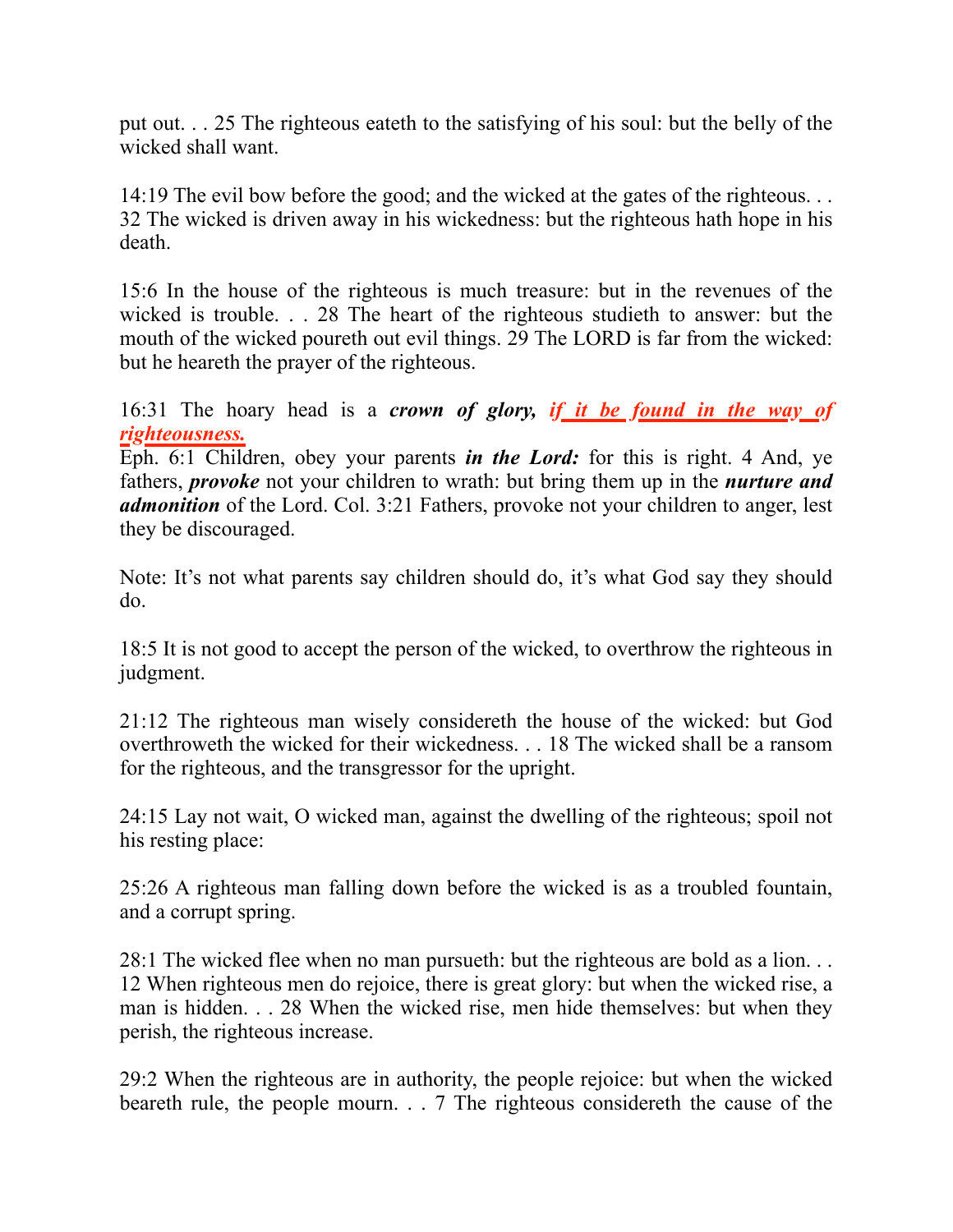poor: but the wicked regardeth not to know it. . . 16 When the wicked are multiplied, transgression increaseth: but the righteous shall see their fall.

Eccl. 9:2 All things come alike to all: there is *one event to the righteous, and to the wicked;* to the good and to the clean, and to the unclean; to him that sacrificeth, and to him that sacrificeth not: as is the good, so is the sinner; and he that sweareth, as he that feareth an oath.

Note: Many misunderstand Isaiah when he says "all our righteousness is a filthy rags" Isa. 64:6, as they do Paul that "there is none righteous no not one." Rom. 3:10-12; Ps.1:5. These are true of the old man before the cross in their life, before born again, before the New man. John 15:5 for without me ye can do nothing. And these would still be true without the Bible, for with it we see what righteousness really is and find instruction on how to attain/obtain it. We have evidence, testimonies, examples, promises, descriptions that we would not otherwise possess. We have a written transcript in the Ten Commandments of His character. Is recreating Christ's character in you a filthy rag? Col. 1:27. Of those who refuse to keep the 10 Commandments certainly there is none righteous. As David declares Ps. 14:1;10:4;53:1; and Paul affirms Rom. 10:18 But I say, Have they not heard? Yes verily, their sound went into all the earth, and their words unto the ends of the world. *The righteousness that is a filthy rag. Matt. 6:1-;23:5-9,14* Why do they not see? Ps. 10:4; Rom. 8:6,7; Ps. 7:11; 10:4; 36:1; 58:3; 119:53.

> Seeing He gave up Omnipresence to become the son of man. John 1:14; 14:2; 20: 17. [Begotten](https://sdapillars.org/media/Begotten.pdf) How does He dwell in us? By His word.

Note: He kept the law for us leads people to think they are righteous without keeping the law because they accept Jesus, those who keep the law are denounced as self-righteous sinners who don't accept Jesus to discourage obedience. Here is a fatal mistake for He is:— Rev. 19:13 . . . his name is called *The Word of God.* John 1:14 And *the Word* was made flesh, and dwelt among us, . . Rom. 10:17 So then *faith cometh by hearing,* and hearing *by the word of God.* Col. 3:16 *Let the word of Christ dwell in you* richly in all wisdom; John 15:7 If ye abide in me, and *my words abide in you,* 2John 1:2 For the *truth's sake, which dwelleth in us,* and shall be with us for ever. Phil. 4:13 I can do all things through Christ which strengtheneth me. Heb. 4:12 For *the word of God is quick, and powerful,* and sharper than any twoedged sword, piercing even to the dividing asunder of soul and spirit, and of the joints and marrow, and *is a discerner of the thoughts and intents of the heart.* Eph 5:26 That he might sanctify and cleanse it with the *washing of water by the word,* 1John 2:24 *Let that therefore abide in you, which ye have heard* from the beginning. If that which ye have heard from the beginning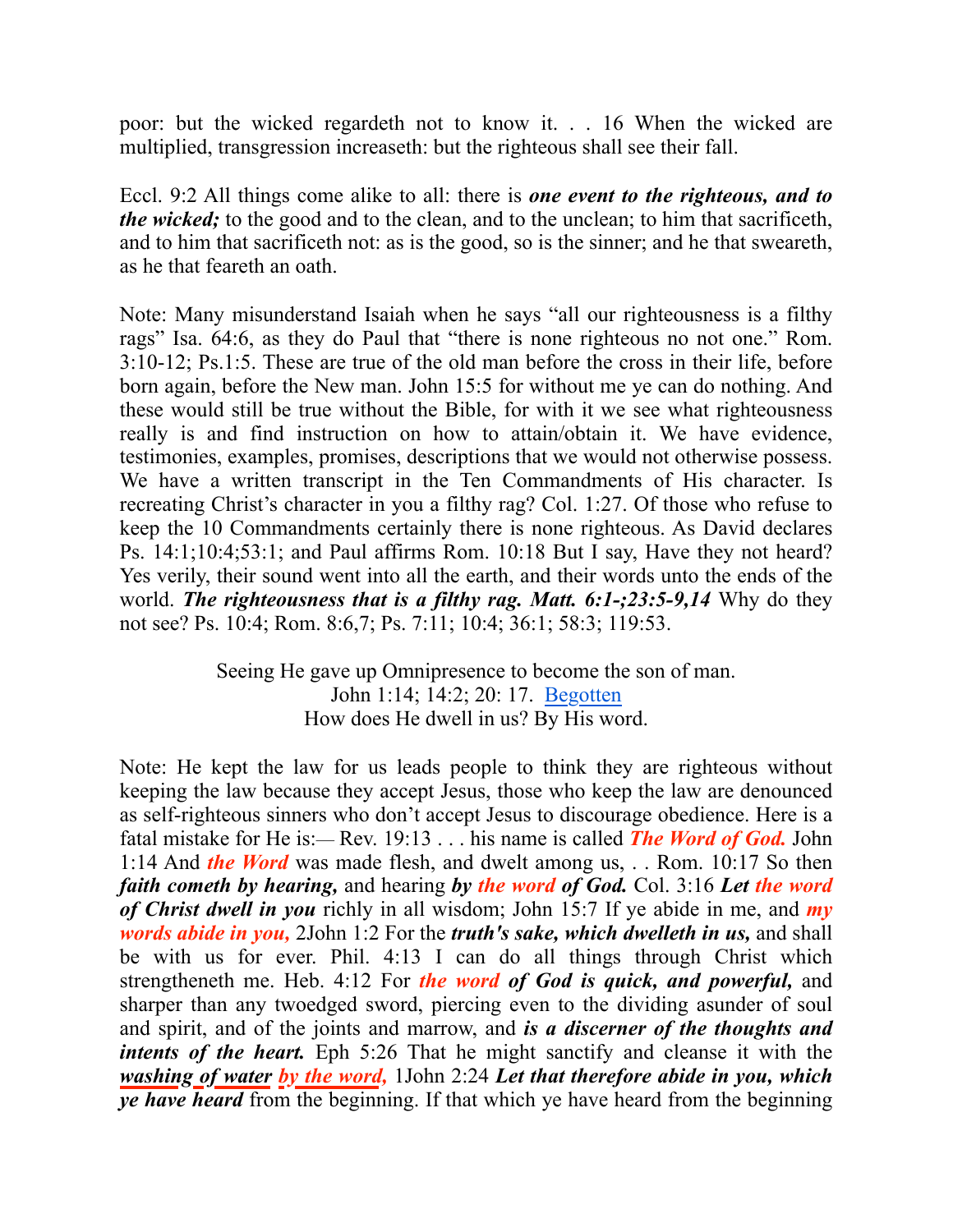shall *remain in you, ye also shall continue in the Son, and in the Father.* 1Cor. 2:16 . . . *we have the mind of Christ.*

God has given us instruction that every child of His has a work to do. To every one is given talents according to their several ability. To minister for Christ, it is not necessary for a man to be a preacher. There are many who, though they do not feel that they have been set apart for the special work of preaching, are, nevertheless, ministering for Christ. The Sun of Righteousness shines upon them, and they reveal that they are one with Christ. *The Word of God is the man of their counsel*. As they study the Scriptures they are enabled to understand what they read. They work in unity with one another. There will be no discordant opinions among those who are taught by God. True saints are one in Spirit and action. The Holy Spirit binds them together, and all the power of satanic agencies cannot break this union. 14LtMs, Ms 176, 1899, par. 22

John 5:38 And ye have not his word abiding in you: for whom he hath sent, him ye believe not. 8:37 I know that ye are Abraham's seed; but ye seek to kill me, because my word hath no place in you. 15:7 If ye abide in me, and my words abide in you, ye shall ask what ye will, and it shall be done unto you.

John 17:17 *Sanctify* them through thy truth: *thy word is truth.*

1John 4:2 Hereby know ye the Spirit of God: Every spirit that confesseth *that Jesus Christ is come in the flesh* is of God: 3 And every spirit that confesseth not that Jesus Christ is come in the flesh *is not of God: and this is that spirit of antichrist*, whereof ye have heard that it should come; and even now already is it in the world." Those who say you can't keep the law are antichrist, they don't need Jesus. 2John 1:7 For many deceivers are entered into the world, who confess not that Jesus Christ is come in the flesh. This is a deceiver and an antichrist. 1John 2:5 But *whoso keepeth his word,* in him verily is the love of God perfected: hereby know we that we are in him. 22 Who is a liar but he that denieth that Jesus is the Christ? He is antichrist, that denieth the Father and the Son. 23 Whosoever denieth the Son, the same hath not the Father: (but) he that acknowledgeth the Son hath the Father also. *Rev. 12:17; 14:12; 22:14. And hear Jesus' voice in the OT obey my voice and my commandments.* Ex. 19:5;23:21,22; Due. *6:25;11:27,28;13:4;27:10;30:2,8,20;Josh24:24;1Sam. 15:19,22.* Due. 4:2; Prov. 30:6 destroying the Image of Jesus by human alternative explanations. Matt. 15:9; Rom. 6:16;16:8; 2Cor. 11:4; Gal. 1:6.

Note: Therefore the Bible is a study into His Character, His desire for us to be like Him. By obedience to the Bible we are submitting to Him as the written word, and not Just a written word but a living being Jesus! Ps. 12:6 The words of the LORD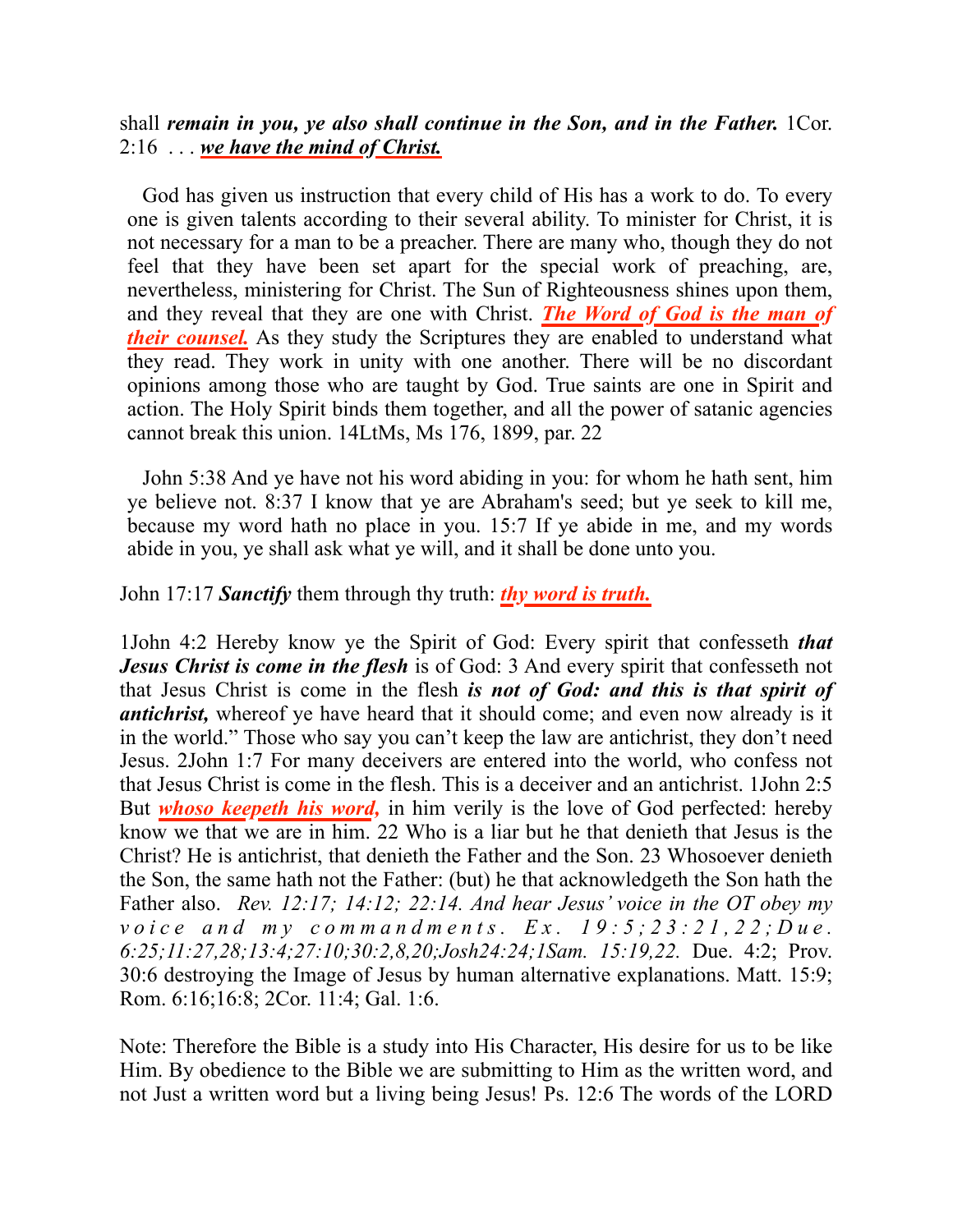are pure words: as silver tried in a *furnace of earth*, purified seven times. It is not the holy flesh movement for our bodies are not changed until His 2nd Advent. 1Cor. 15:40,54. It is moral perfection keeping our thoughts and body under control. Isa. 55:7; Rom. 12:1,2; 1Cor. 9:27

## *The Counterfeit Righteousness By Faith of the Wicked Exposed.*

Eze. 3:17 Son of man, I have made thee a watchman unto the house of Israel: therefore hear the word at my mouth, and give them warning from me. 18 When I say unto the wicked, Thou shalt surely die; and thou givest him not warning, nor speakest to warn the wicked from his wicked way, to save his life; the same wicked man shall die in his iniquity; but *his blood will I require at thine hand.* 19 Yet if thou warn the wicked, and he turn not from his wickedness, nor from his wicked way, he shall die in his iniquity; but thou hast delivered thy soul. 20 Again, When a righteous man doth turn from his righteousness, and commit iniquity, and I lay a stumblingblock before him, he shall die: because thou hast not given him warning, he shall die in his sin, and his righteousness which he hath done shall not be remembered; but his blood will I require at thine hand. 21 Nevertheless if thou warn the righteous man, that the righteous sin not, and he doth not sin, he shall surely live, because he is warned; also thou hast delivered thy soul.

#### Acts 20:26 Wherefore I take you to record this day, that *I am pure from the blood of all men.* 27 *For I have not shunned to declare unto you all the counsel of God.*

Eze. 13:22 *Because with lies ye have made the heart of the righteous sad, whom I have not made sad;* and *strengthened the hands of the wicked,* that he should not return from his wicked way, *by promising him life:* 23 Therefore ye shall see no more vanity, nor divine divinations: for *I will deliver my people out of your hand:* and ye shall know that I am the LORD.

18:20 *The soul that sinneth, it shall die.* The son shall not bear the iniquity of the father, neither shall the father bear the iniquity of the son: the righteousness of the righteous shall be upon him, and the wickedness of the wicked shall be upon him. 21 But if the wicked will *turn* from all his sins that he hath committed, **and keep all my statutes, and do that which is lawful and right,** he shall surely live, he shall not die. 22 All his transgressions that he hath committed, *they shall not be mentioned unto him: in his righteousness that he hath done he shall live*. 23 Have I any pleasure at all that the wicked should die? saith the Lord GOD: and not that he should *return* from his ways, and live? 24 But when the righteous turneth away from his righteousness, and committeth iniquity, and doeth according to all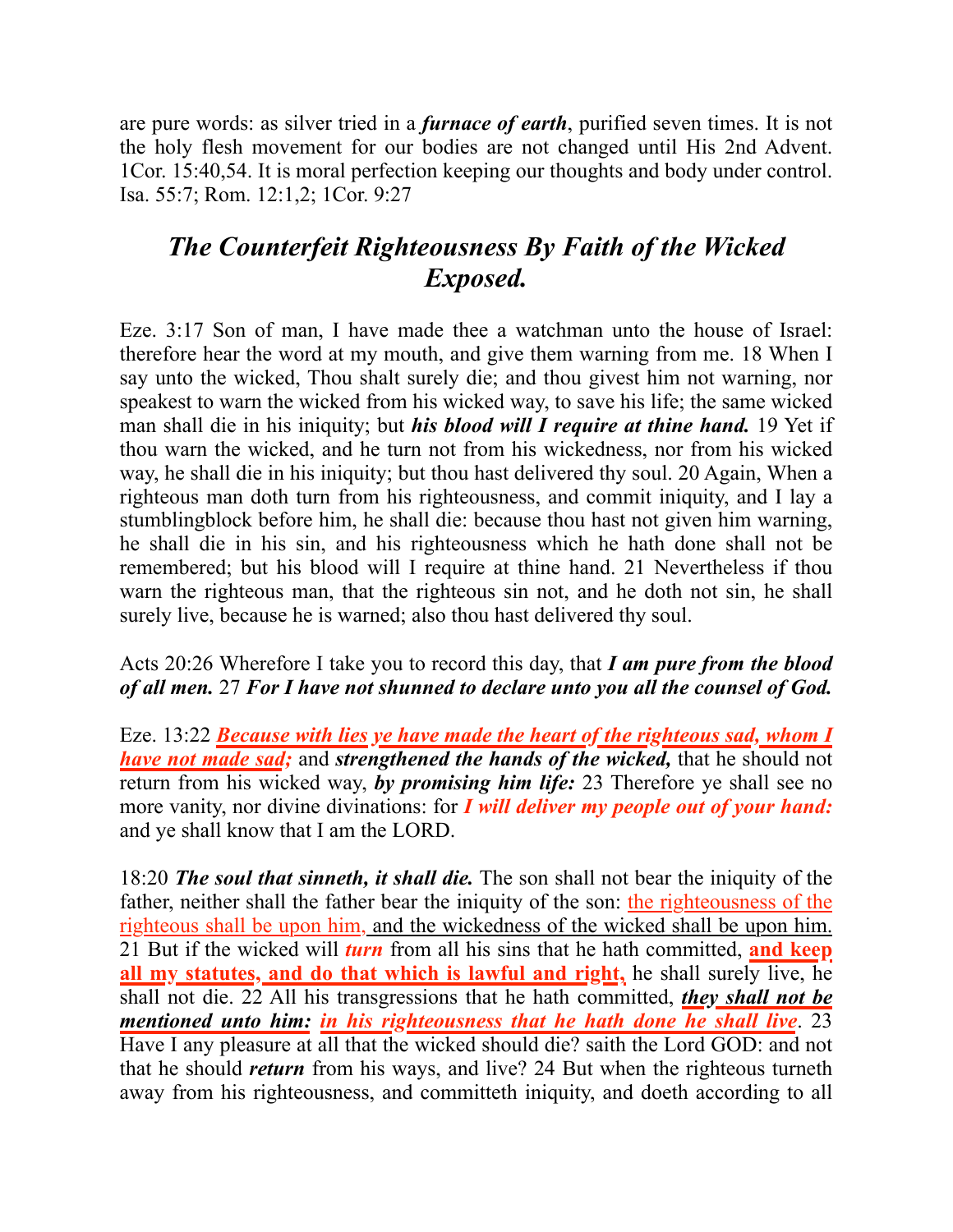the abominations that the wicked man doeth, shall he live? *All his righteousness that he hath done shall not be mentioned*: in his trespass that he hath trespassed, and in his sin that he hath sinned, in them shall he die. 25 Yet ye say, The way of the Lord is not equal. Hear now, O house of Israel; **Is not my way equal? are not your ways unequal?** 26 When a righteous man turneth away from his righteousness, and committeth iniquity, and dieth in them; for his iniquity that he hath done shall he die. 27 Again, when the wicked man *turneth* away from his wickedness that he hath committed, and *doeth that which is lawful and right, he shall save his soul alive.* 28 **Because he considereth, and turneth away from all his transgressions that he hath committed, he shall surely live, he shall not die.** 29 Yet saith the house of Israel, The way of the Lord is not equal. O house of Israel, *are not my ways equal? are not your ways unequal?* 30 Therefore I will judge you, O house of Israel, *every one according to his ways,* saith the Lord GOD. Repent, and *turn yourselves from all your transgressions; so iniquity shall not be your ruin.* 31 *Cast away from you all your transgressions, whereby ye have transgressed;* and make you a new heart and a new spirit: for why will ye die, O house of Israel? 32 For I have no pleasure in the death of him that dieth, saith the Lord GOD: *wherefore turn yourselves, and live ye.*

Acts 3:19 *Repent* ye therefore, and be *converted*, that *your sins may be blotted out, when the times of refreshing shall come* from the presence of the Lord; Rom. 3:25 Whom God hath set forth to be a propitiation through faith in his blood, to declare his righteousness for the *remission of sins that are past,* through the forbearance of God; Ps. 19:7 *The law of the LORD is perfect, converting the soul:* the *testimony* of the LORD is sure, making wise the simple. 8 The *statutes* of the LORD are right, rejoicing the heart: the *commandment* of the LORD is pure, enlightening the eyes. 9 The *fear* of the LORD is clean, enduring for ever: the *judgments* of the LORD *are true and righteous* altogether. 10 More to be desired are they than gold, yea, than much fine gold: sweeter also than honey and the honeycomb. 11 Moreover *by them is thy servant warned: and in keeping of them there is great reward.*

Note: It must be explicitly observed that there is a difference between the righteousness's here: one that covers the sins of the past which is His, and the other that conducts the future OURS. More stunning is if we should turn back His righteousness does not cover us, nor does ours save us. Here is destroyed the counterfeit Righteousness by faith. *see Heb. 10:26 below.*

Heb. 10:38 Now *the just shall* live by faith: but if any man draw back, my soul shall have no pleasure in him. 39 But we are not of them who draw back unto *perdition*; but of them that believe to the saving of the soul.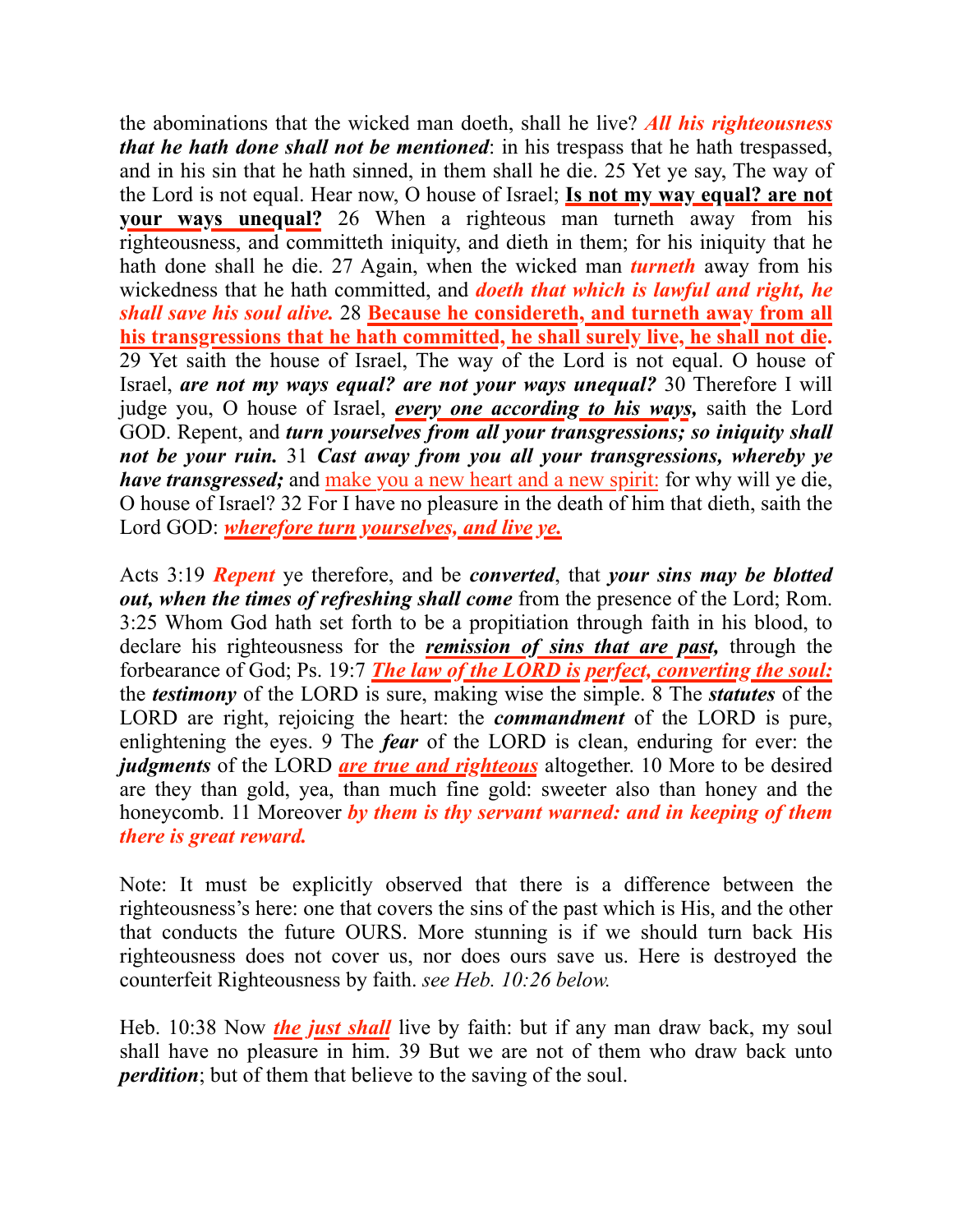### *Who are the Just that live by faith?*

Eze. 18: 5 But *if a man be just, and do that which is lawful and right, . .* 9 Hath walked in my statutes, and hath kept my judgments, to deal truly; *he is just,* he shall surely live, saith the Lord GOD.

Hosea 14:9 Who is wise, and he shall understand these things? prudent, and he shall know them? for *the ways of the LORD are right, and the just shall walk in them:* but the transgressors shall fall therein.

Eze. 33:10 Therefore, O thou son of man, speak unto the house of Israel; Thus ye speak, saying, If our transgressions and our sins be upon us, and we pine away in them, how should we then live? 11 Say unto them, As I live, saith the Lord GOD, I have no pleasure in the death of the wicked; *but that the wicked turn from his way and live*: turn ye, turn ye from your evil ways; for why will ye die, O house of Israel? 12 Therefore, thou son of man, say unto the children of thy people, *The righteousness of the righteous shall not deliver him in the day of his transgression:* as for the wickedness of the wicked, *he shall not fall thereby in the day that he turneth from his wickedness; neither shall the righteous be able to live for his righteousness in the day that he sinneth.* 13 When I shall say to the righteous, that he shall surely live; if he trust to his own self righteousness, and commit iniquity, *all his righteousnesses shall not be remembered;* but for his iniquity that he hath committed, he shall die for it. 14 Again, when I say unto the wicked, Thou shalt surely die; **if he turn from his sin, and do that which is lawful and right;** 15 If the wicked restore the pledge, give again that he had robbed, *walk in the statutes of life, without committing iniquity; he shall surely live, he shall not die.* 16 None of his sins that he hath committed shall be mentioned unto him: **he hath done that which is lawful and right; he shall surely live.** 17 Yet the children of thy people say, The way of the Lord is not equal: but as for them, their way is not equal. 18 When the righteous *turneth from his righteousness,* and committeth iniquity, he shall even die thereby. 19 But if the wicked *turn* from his wickedness, and **do that which is lawful and right, he shall live thereby.** 20 Yet ye say, The way of the Lord is not equal. O ye house of Israel, I will judge you every one after his ways.

The righteousness of Christ *is not a cloak* to cover unconfessed and *unforsaken* sin; it is a principle of life that transforms the character and controls the conduct. Holiness is wholeness for God; it is the entire surrender of heart and life to the indwelling of the principles of heaven. {DA 555.6}

Note: God cannot save us if we sin! Heb. 10:26 For if we sin wilfully after that we have received the knowledge of the truth, *there remaineth no more sacrifice for*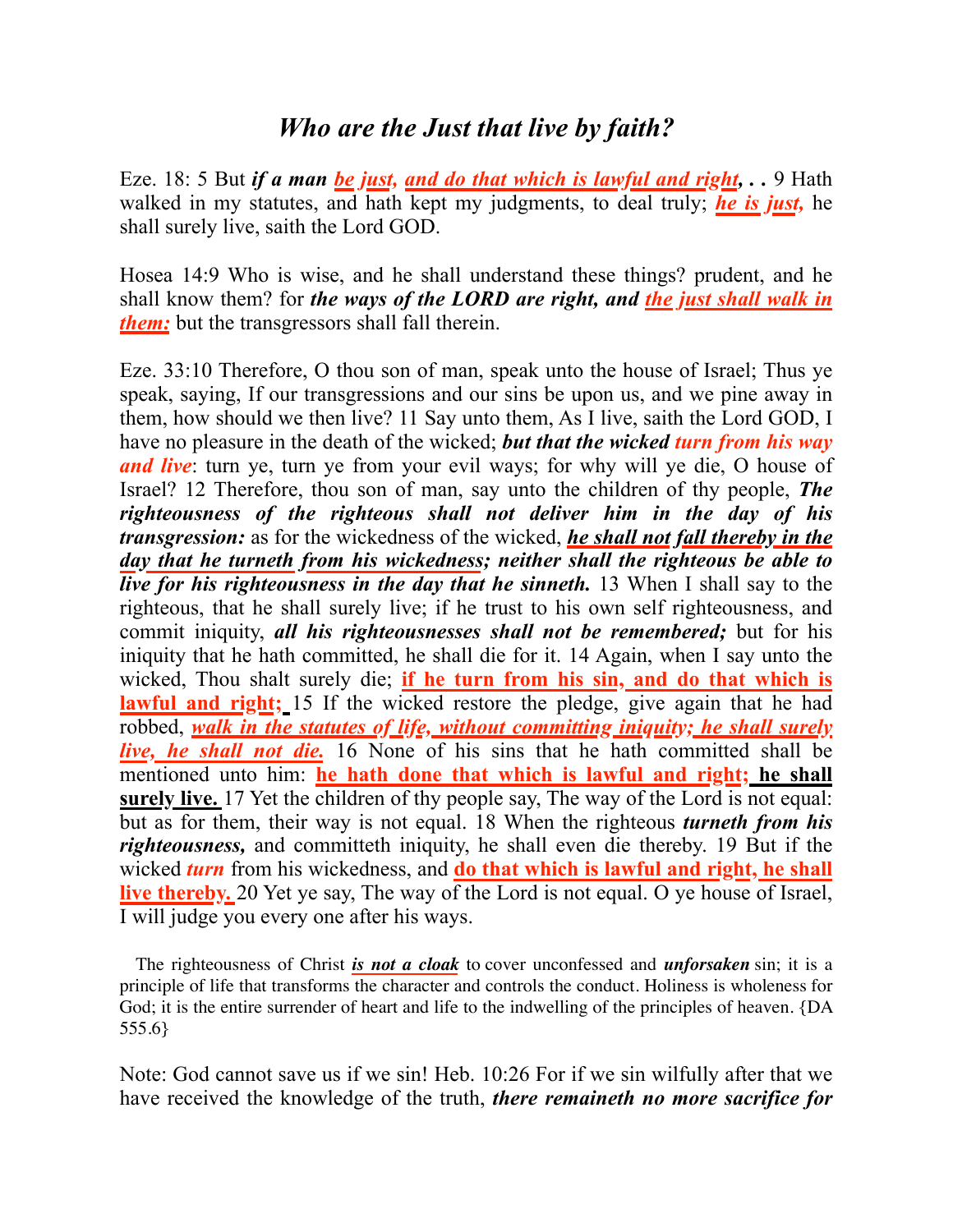*sins,* 27 But a certain fearful looking for of judgment and fiery indignation, which shall devour the adversaries. 28 He that despised Moses' law died without mercy under two or three witnesses: 29 *Of how much sorer punishment, suppose ye, shall he be thought worthy, who hath trodden under foot the Son of God, and hath counted the blood of the covenant, wherewith he was sanctified, an unholy thing, and hath done despite unto the Spirit of grace?*

1Sam. 15:22 And Samuel said, Hath the LORD as great delight in burnt offerings and sacrifices, *as in obeying the voice of the LORD? Behold, to obey is better than sacrifice, and to hearken than the fat of rams.*

Heb. 6:1 Therefore *leaving the principles of the doctrine of Christ,* **let us go on unto perfection;** not laying again the foundation of repentance from dead works, and of faith toward God,

Note These next two Bible references show the two parts to salvation Justification and Sanctification. *His* part and *our* part. Propitiation.

Rom. 8:4 "For what the law could not do, in that it was weak through the flesh, *God sending his own Son* in the likeness of sinful flesh, and for sin, condemned sin in the flesh; *that the righteousness of the law might be fulfilled in us*

2Cor. 5:21 For *he hath made him to be sin* for us, who knew no sin; *that we might be made the righteousness of God in him.*

 Made, adjective: formed by the particular process of Obedience! Having the spirit of Christ—the disposition to obey. Heb. Chapter 10.

Eze. 18:4 Behold, all souls are mine; as the soul of the father, so also the soul of the son is mine: *the soul that sinneth, it shall die.* Matt. 10:28 And fear not them which kill the body, but are not able to kill the soul: but rather *fear him which is able to destroy both soul and body in hell. Isa. 53:12.*

Mal. 3:18 Then shall ye return, and *discern between the righteous and the wicked, between him that serveth God and him that serveth him not.* Heb. 4:12 For *the word of God is quick, and powerful,* and sharper than any twoedged sword, piercing even to the dividing asunder of soul and spirit, and of the joints and marrow, and *is a discerner of the thoughts and intents of the heart.*

1John 2:29 If ye know that he is righteous, *ye know that every one that doeth righteousness is born of him.* 3:7 Little children, *let no man deceive you: he that doeth righteousness is righteous,* **even as he is righteous.** 8 He that committeth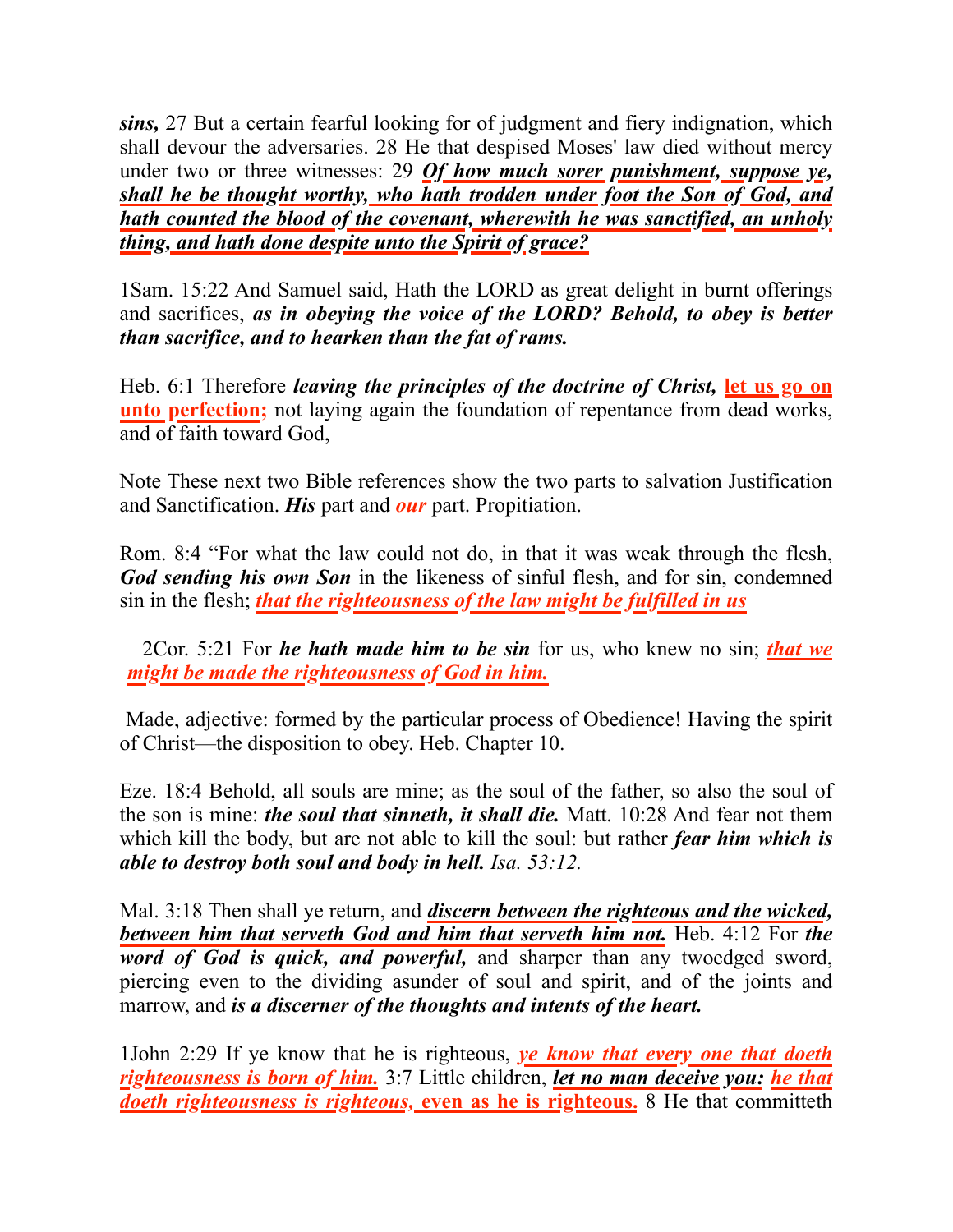sin is of the devil; for the devil sinneth from the beginning. For this purpose the Son of God was manifested, that he might destroy the works of the devil. 9 *Whosoever is born of God doth not commit sin; for his seed remaineth in him: and he cannot sin, because he is born of God.*

Rev. 22:11 He that is unjust, let him be unjust still: and he which is filthy, let him be filthy still: and *he that is righteous, let him be righteous still: and he that is holy, let him be holy still.* 12 And, behold, I come quickly; *and my reward is with me, to give every man according as his work shall be.* 13 I am Alpha and Omega, the beginning and the end, the first and the last. 14 **Blessed are they that do his commandments, that they may have right to the tree of life, and may enter in through the gates into the city.** 15 For without are dogs, and sorcerers, and whoremongers, and murderers, and idolaters, and whosoever loveth and maketh a lie.

Pro. 19:27 *Cease, my son, to hear* the instruction that causeth to err *from the words of knowledge.*

#### Ps. 106:3 *Blessed are they that keep judgment, and he that doeth righteousness at all times.*

Thus Christ left a life for our example. *He taught us to do well,* and then, if we suffer for it, to take it patiently; "for," says the apostle Peter, "even hereunto were ye called: because Christ also suffered for us, leaving us an example, that ye should follow his steps: who did not sin, neither was guile found in his mouth." [1](1965.62054) [Peter 2:20-22.](1965.62054) His character and relationship as creator he did not lose by coming into this world on the great errand of redemption: hence this sinless life, lived in our behalf, may, by faith in him, be appropriated as his own, by any of the class he came to redeem, who are all his creatures. This life manifested here in our nature vindicates the government of God, and clears his throne from all charges of inconsistency in demanding of men, or as if he demanded of men, more than they could do, and condemning them for not meeting requirements which it was impossible for them to perform. This is very clearly stated by Paul in [Romans 8:3,](1965.57340) [4:](1965.57340) "For what the law could not do, in that it was weak through the flesh, God sending his own Son in the likeness of sinful flesh, and for sin, condemned sin in the flesh; that the righteousness of the law might be fulfilled in us." God's throne is charged with guilt. It is claimed that no man could keep the law God had laid upon him, by any possible power in himself or at his command; that it was not just that man should be required to keep such a law, and he never should have been condemned for breaking it. The law, as the apostle says, was "weak through the flesh;" that is, the flesh, man's carnal nature, basely yielded to temptation, and broke the law; but there was no power in the law to redeem; and so, though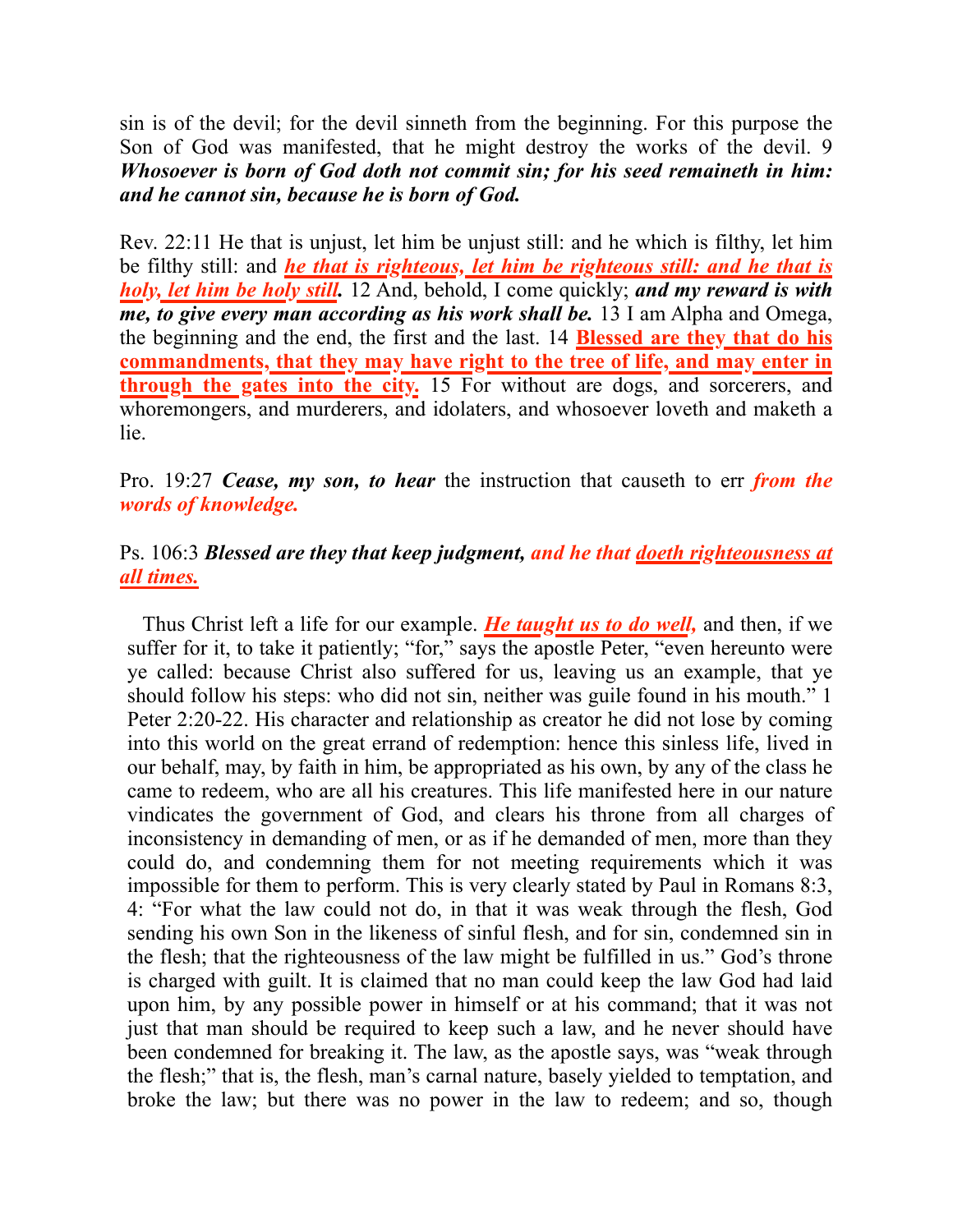ordained to life, *that is to keep men in the path of obedience which is the path of life,* it has no power to bring them back when they stepped over into the way of death; therefore, so far as the law only was concerned, man was then doomed to death. But God sent his own Son into the world to show that the whole trouble lay in the base surrender of the flesh to sin, and not to any injustice in the law. He came in the likeness of sinful flesh to demonstrate before all parties in the controversy *that it was possible for men in the flesh to keep the law.* He demonstrated this by keeping it himself. *On our plane of existence, and in our nature, he rendered such obedience to every principle and precept, that the eye of Omniscience itself could detect no flaw therein.* His whole life was but a transcript of that law, in its spiritual nature, and in its holy, just, and good demands. He thus condemned sin in the flesh, by living himself in the flesh and doing no sin; *showing that it was possible for man thus to live.* It was a complete and triumphant vindication of the fact that God is not unjust in his demands; *that he required of man nothing more than he could do, nothing more than he should have done, and for the not doing* of which he was justly condemned. If Christ here, as a man, could keep the law, fulfilling perfectly the Father's will, *man could have done so too,* and therefore stands speechless before a throne which is shown to be a throne of equity, before a law which is shown to be holy, just and good, and before the blameless life of Christ, which is shown to be possible in a world like this, and in a condition vastly worse than that in which Adam was placed, when he basely yielded to temptation. LUJ 29.1

Thus the great problem, not how the righteous may be justified, but how the sinner may be *justified*, his sin be canceled, and he be saved, without any relaxing of the law, without infringing upon the claims of justice, without any disparagement to the honor, dignity, and safety of the government of God, is gloriously solved. *A right disposition on the part of the penitent to safeguard the future, is secured; for he must come under the control of a spirit of obedience and submission.* But this alone is not sufficient for a basis of pardon to the offender. There must be in God's own nature a sense of satisfied justice; and the sufferings and death of Christ for sin, furnish just such a basis for his pardoning love. And all man has to do, all that he can do, is just to accept the atonement so freely provided for him. When he confesses his sin, and is forgiven, his pardon comes not from anything that he has done, but only from what has been done for him by another. Is it not the wonder of wonders that any one should refuse to be reconciled to God? Is it not the amazement of all heaven that any in the sore need of sinful men, should reject the "unspeakable gift"? Does not the appalling spectacle of refusal justify the saying that "there is only one miracle greater than faith, and that is the miracle of unbelief"? LUJ 40.2

*The most eloquent sermon that can be preached upon the law of Ten*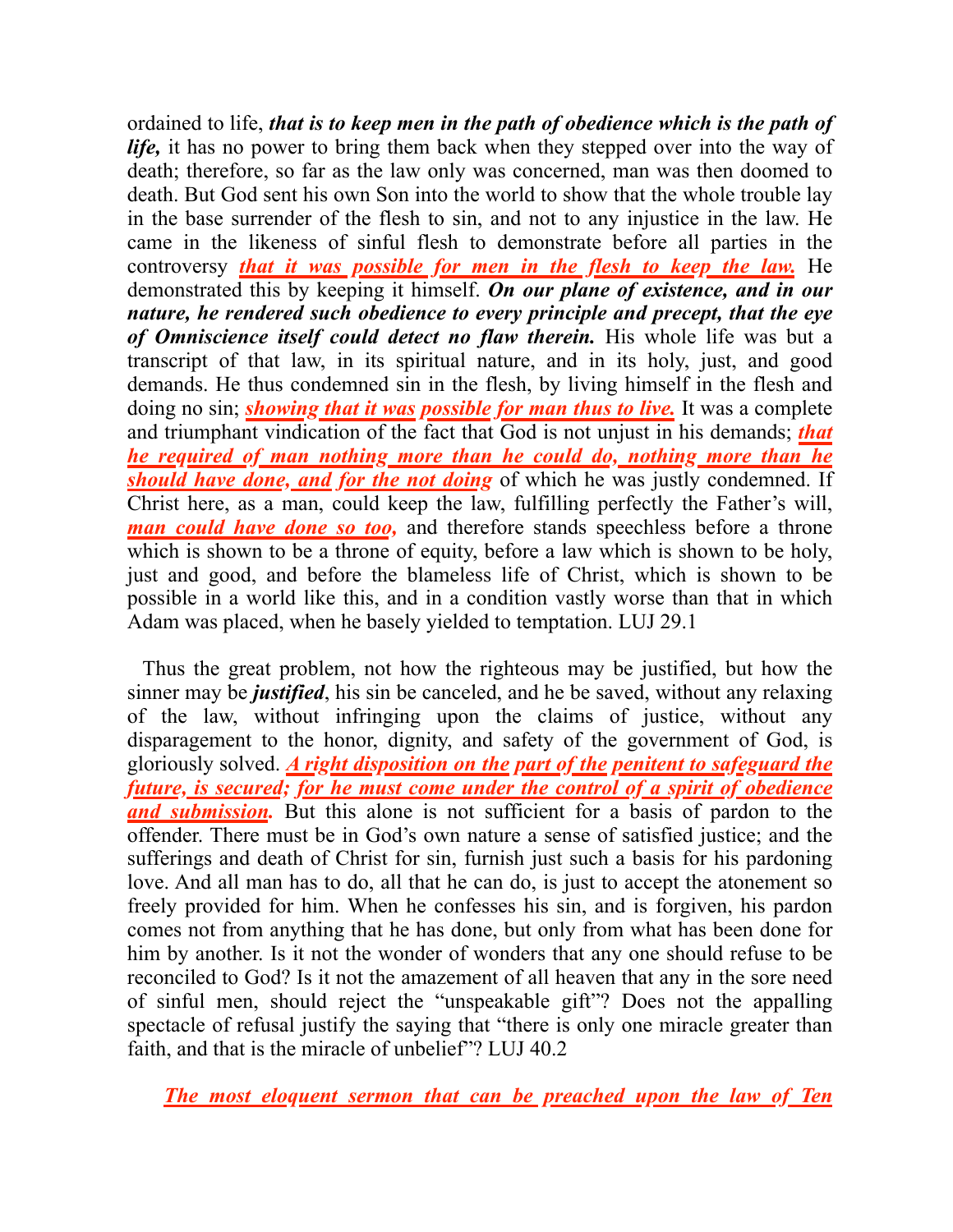*Commandments is to do them. Obedience should be made a personal duty. Negligence of this duty is flagrant sin.* God lays us under *obligations not only to secure* heaven ourselves, but to feel it a binding duty to *show others the way* and, through our care and disinterested love, to lead toward Christ those who *come within the* **sphere** *of our influence. The singular absence of principle that characterizes the lives of many professed Christians is alarming. Their disregard of God's law disheartens those who recognize its sacred claims and tends to turn those from the truth who would otherwise accept it.* 4T 58.2

 Success in this life, success in gaining the future life, *depends upon a faithful, conscientious attention to the little things*. Perfection is seen in the least, no less than in the greatest, of the works of God. The hand that hung the worlds in space is the hand that wrought with delicate skill the lilies of the field. *And as God is perfect in His sphere, so we are to be perfect in ours. The symmetrical structure of a strong, beautiful character is built up by individual acts of duty.* And faithfulness should characterize our life in the least as well as in the greatest of its details. **Integrity** *in little things, the performance of little acts of fidelity and little deeds of kindness, will gladden the path of life; and when our work on earth is ended, it will be found that every one of the little duties faithfully performed has exerted an influence for good—an influence that can never perish.* PP 574.2, GW92 363.3;446.3;8T 86.2.

# in·teg·ri·ty | inˈteɡrədē |

#### noun

**1** the quality of being honest and having strong moral principles; **moral uprightness:** *he is known to be a man of integrity*.

**2** the state of being whole and undivided: *upholding territorial integrity and national sovereignty*.

**•** the condition of being unified, unimpaired, or sound in construction: *the structural integrity of the novel*.

**•** internal consistency or lack of corruption in electronic data: *[as modifier] : integrity checking*.

Gen. 20:5,6;1Kings 9:4; Job 2:3,9;27:5;31:6;Ps. 7:8;25:21;26:1,11;41:12;78:72Pro. 11:3;19:1;20:7

 The manifestation of hatred never breaks down the malice of our enemies. But love and kindness beget love and kindness in return. *Although God faithfully rewards virtue* and punishes guilt, yet he does not withhold his blessings from the wicked, although they daily dishonor his name. He allows the sunshine and the showers to fall upon the just and the unjust, bringing alike worldly prosperity to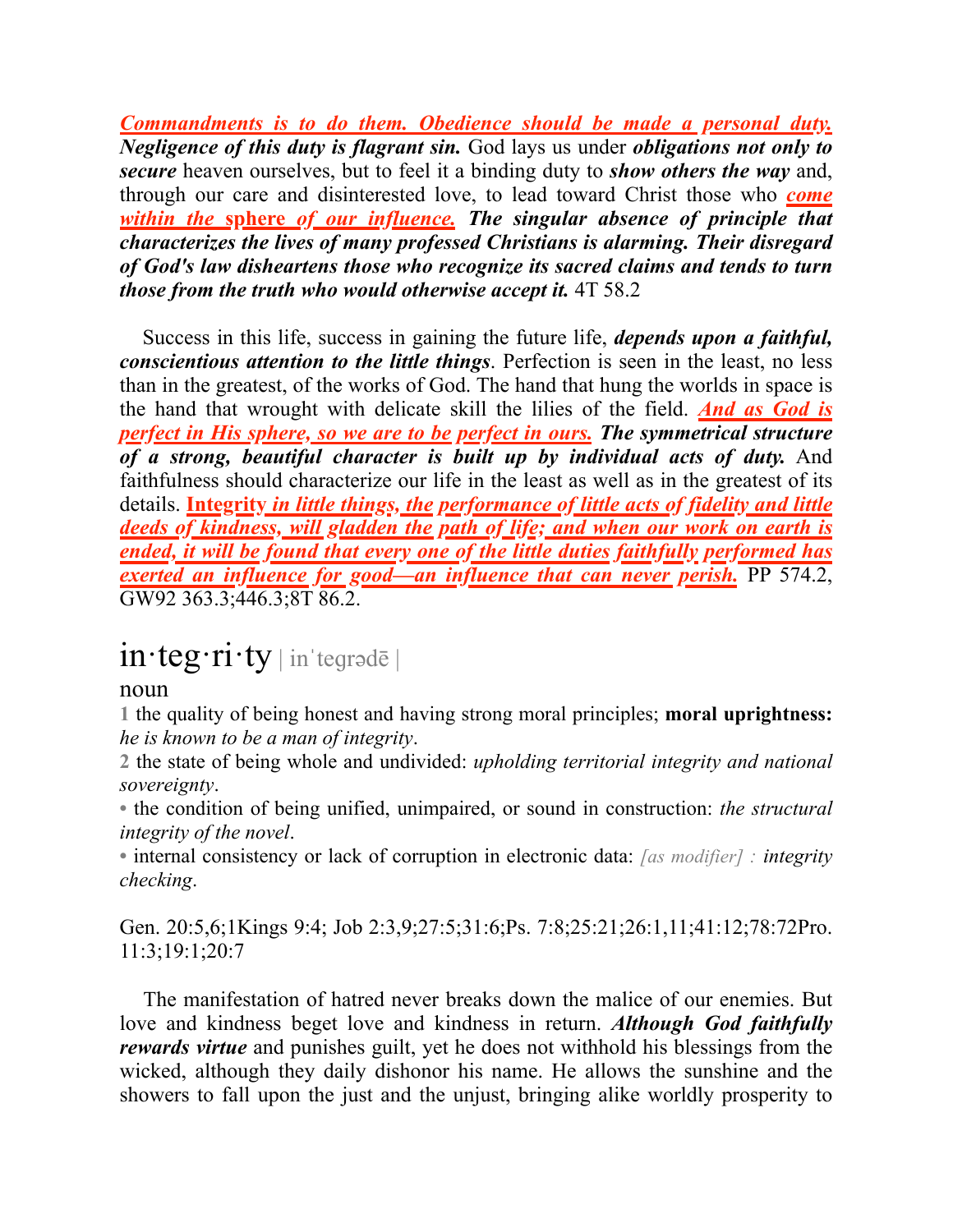both. If a holy God exercises such forbearance and benevolence toward the rebellious and the idolatrous, how necessary it is that erring man should manifest a like spirit toward his fellow-men. Instead of cursing those who injure him, it is his duty to seek to win them from their evil ways by a kindness similar to that with which Christ treated them who persecuted him. Jesus taught his followers that they should exercise a Christian courtesy toward all who came within their influence, that they should not be forgetful in deeds of mercy, and that when solicited for favors, they should show a benevolence superior to that of the worldling. *The children of God should represent the spirit that rules in Heaven. Their principles of action should not be of the same character with the narrow, selfish spirit of the world. Perfection alone can meet the standard of Heaven. As God himself is perfect in his exalted sphere, so should his children be perfect in the humble sphere they occupy. Thus only can they be fit for the companionship of sinless beings in the kingdom of Heaven. Christ addresses to his followers these words that establish the standard of Christian character: "Be ye therefore perfect, even as your Father which is in Heaven is perfect."* 2SP 224.1

## *The Conclusion.*

Eccl. 12:13 Let us hear the conclusion of the whole matter: *Fear God, and keep his commandments*: *for this is the whole duty of man.* 14 For God shall bring *every work* into judgment, with *every secret thing,* whether it *be good, or whether it be evil.*

 There are many who try to blend these two systems, *using the texts that speak of the ceremonial law to prove that the moral law has been abolished; but this is a perversion of the Scriptures.* The distinction between the two systems is broad and clear. The ceremonial system was made up of symbols pointing to Christ, to His sacrifice and His priesthood. . . But concerning the law of Ten Commandments the psalmist declares, "Forever, O Lord, Thy word is settled in heaven." Psalm 119:89. And Christ Himself says, "Think not that I am come to destroy the law.... Verily I say unto you", making the assertion as emphatic as possible "Till heaven and earth pass, one jot or one tittle shall in no wise pass from the law, till all be fulfilled." Matthew 5:17, 18. . . . { PP 365.1}

"To obey is better than sacrifice." *The sacrificial offerings were in themselves of no value in the sight of God.* They were *designed to express on the part of the offerer penitence for sin and faith in Christ and to pledge future obedience to the law of God.* But *without penitence, faith, and an obedient heart,* the offerings were worthless. When, in direct violation of God's command, Saul proposed to present a sacrifice of that which God had devoted to destruction, *open contempt* was shown for the divine authority. The service would have been an insult to